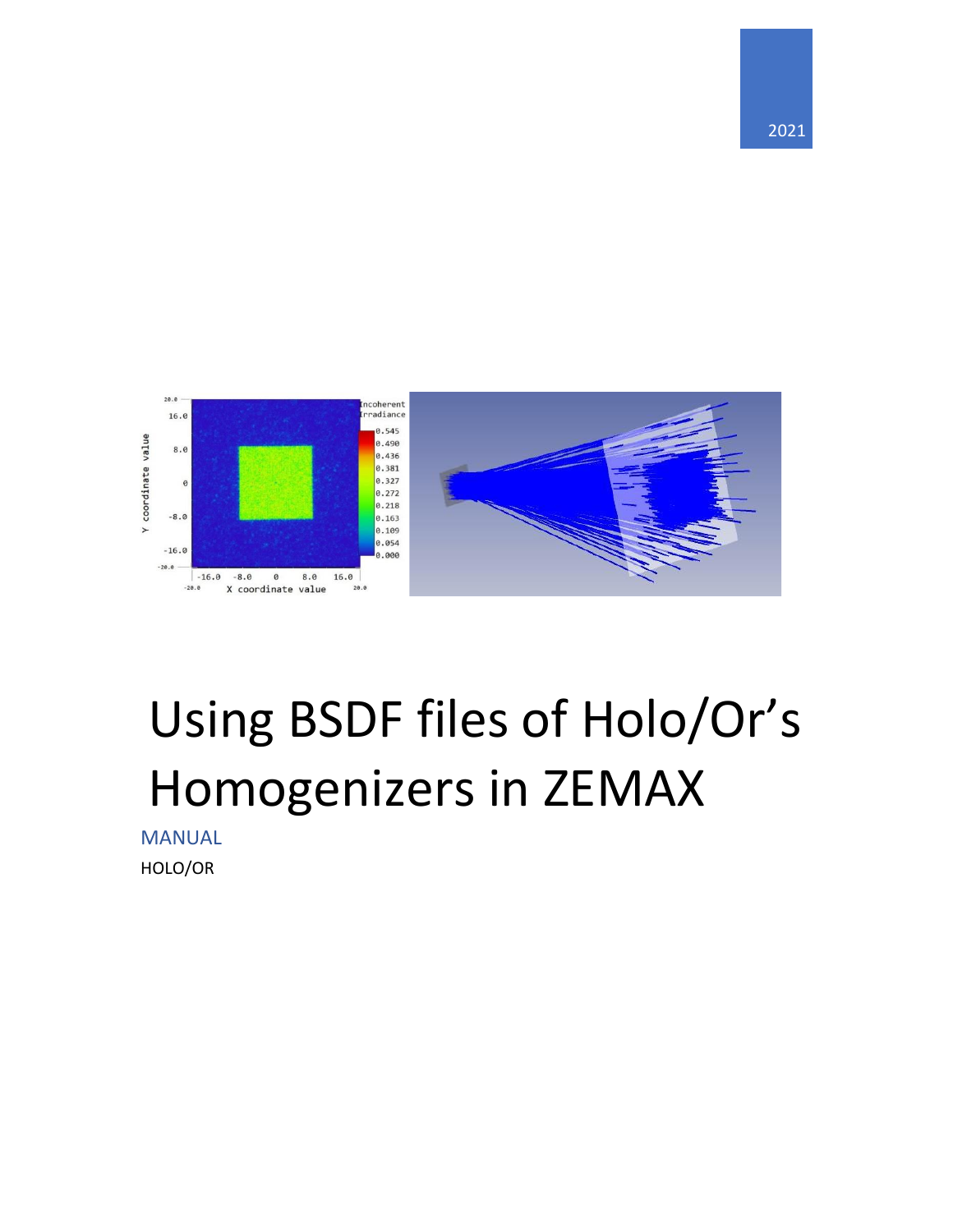

## 1. Introduction to BSDF files

Holo/Or has developed a method that enables our customers to integrate Diffractive Homogenizers into Zemax™ by using BSDF files.

BSDF files describe the scattering functionality of an optical surface by using only the geometrical properties of the light, and can thus be integrated into any ray tracing simulation.

You can read more on BSDF in the following links:

[https://en.wikipedia.org/wiki/Bidirectional\\_scattering\\_distribution\\_function](https://en.wikipedia.org/wiki/Bidirectional_scattering_distribution_function) [https://support.zemax.com/hc/en-us/articles/1500005486801-BSDF-Data-](https://support.zemax.com/hc/en-us/articles/1500005486801-BSDF-Data-Interchange-file-format-specification)[Interchange-file-format-specification](https://support.zemax.com/hc/en-us/articles/1500005486801-BSDF-Data-Interchange-file-format-specification)

2. How to use BSDF files?

To simplify work with BSDF files, we have prepared a .zmx file with a basic optical setup that includes a Gaussian source, a Homogenizer surface and a detector in non-sequential mode.

|                  | Non-Sequential Component Editor        | 日 1: NSC 3D Layout × |                          |            |
|------------------|----------------------------------------|----------------------|--------------------------|------------|
|                  |                                        |                      | $Q \Box$                 | <b>REO</b> |
| Surface:         | v                                      |                      |                          |            |
| Ray Database:    | <no databases="" found="" ray=""></no> |                      |                          |            |
| Filter:          |                                        |                      |                          |            |
| Ray Trace:       | Use Rays                               |                      |                          |            |
| Color Rays By:   | Source #                               | Scale Ban            | On                       |            |
| Rotation         |                                        |                      |                          |            |
| X: 0             | Y: 0                                   |                      | Z: 0                     |            |
| Use Polarization | г                                      | Split NSC Rays       |                          |            |
| Fletch Rays      |                                        | Scatter NSC Rays     | $\overline{\mathcal{A}}$ |            |
| Suppress Frame   |                                        |                      |                          |            |

Three common steps are required to start:

2.1. Choose and download the specific model of diffractive Homogenizer you wish to simulate at a specific wavelength from the web catalogue: under a specific product  $\rightarrow$  expand field  $\rightarrow$ "Downloads" button:

| HM-274-I-Y-A<br>1064                                                |                 | Square | 20.00x20.00<br>35.27x35.27 | In Stock            |                                                                            | ×                |
|---------------------------------------------------------------------|-----------------|--------|----------------------------|---------------------|----------------------------------------------------------------------------|------------------|
| <b>HM-274-I-Y-A</b>                                                 |                 |        | D                          | D<br>CT             | <b>E</b> ADD TO QUOTE<br><b>A DOWNLOAD DATA SHEET</b><br><b>ADOWNLOADS</b> | <b>Full Spec</b> |
|                                                                     |                 |        |                            |                     |                                                                            |                  |
| <b>INPUT PARAMETERS</b>                                             |                 |        | <b>ELEMENT PARAMETERS</b>  |                     | <b>OUTPUT PARAMETERS</b>                                                   |                  |
|                                                                     | 1064            |        | Element Type:              | Window              | Output Shape:                                                              | <b>Square</b>    |
|                                                                     |                 |        | Material:                  | <b>Fused Silica</b> | Full angle [deg]:                                                          | 20.00x20.00      |
|                                                                     | 1               |        | Element Size [mm]:         | 10x10               | Transmission efficiency:                                                   | Close to 100%    |
|                                                                     | <b>SM or MM</b> |        | Clear Aperture [mm]:       | 9x9                 | Overall Efficiency:                                                        | ~177%            |
| Wavelength [nm]:<br>Minimum Beam Diameter<br>$[mm]$ :<br>Beam Mode: |                 |        | Thickness [mm]:            | 1.524 or 2.29       |                                                                            |                  |

<https://www.holoor.co.il/product/diffusers/#c-97>

www.holoor.com holoor@holoor.co.il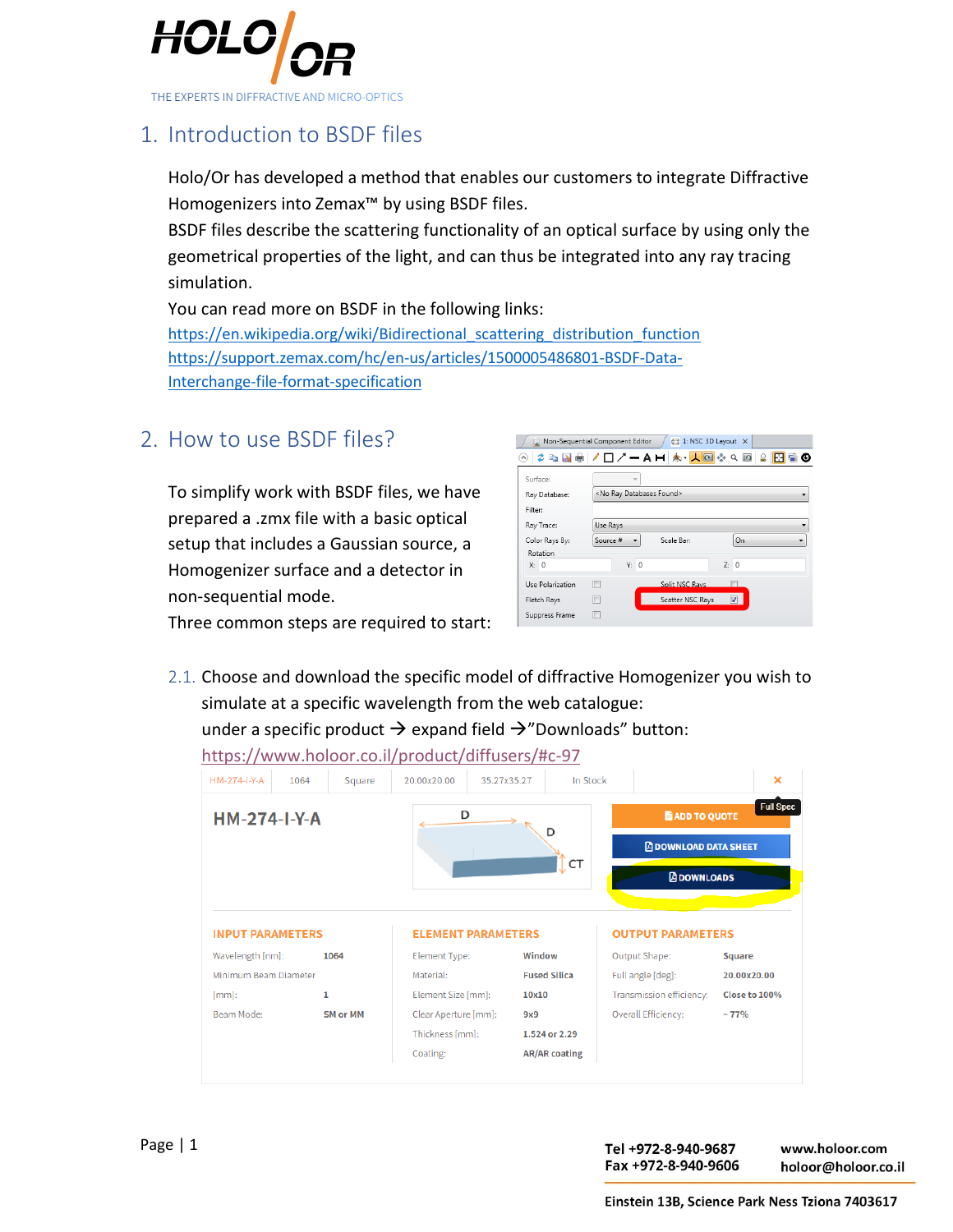

2.2. Open the ZIP file and copy the BSDF file to the scattering folder of ZEMAX. For example, here:

C:\Users\<UserName>\Documents\Zemax\ScatterData

2.3. Open unzipped ZEMAX file and check "Rays scattering" in analysis methods (for example, Layouts and RayTracing). Parameters of Scattering appear at Scatter property of surface 2 (see figure below).

|                            | A Object<br>Properties ( ) |                                           |                         |              |                           |             |             |                                  |                                                                             |        |
|----------------------------|----------------------------|-------------------------------------------|-------------------------|--------------|---------------------------|-------------|-------------|----------------------------------|-----------------------------------------------------------------------------|--------|
|                            | Type<br>Draw<br>Face       |                                           | 0. All Faces            | ۰            | Scatter<br>Scatter Model: | <b>BSDF</b> | ۰           | Angle:                           | $\overline{0}$                                                              |        |
| Coat/Scatter<br>Scatter To |                            | Use definitions below<br>Profile:<br>Save |                         | ۰            | Number Of Rays:           |             | $10 \div$   |                                  | Scatter Fraction 1                                                          |        |
|                            | Volume Physics             |                                           |                         | Delete       | Reflect:                  | None        |             |                                  | $\overline{\nabla}$                                                         | Reload |
|                            | Face Is:<br>Index          |                                           | <b>Object Default</b>   | ۰            | Transmit:                 |             | HMLine.bsdf |                                  | $\pi$                                                                       | Reload |
| <b>Diffraction</b>         | CAD.                       | Coating                                   | None                    | ÷            |                           |             |             | Select Reflect and Transmit Data |                                                                             |        |
|                            |                            |                                           |                         |              | Thin Window Scattering    |             |             |                                  |                                                                             |        |
|                            | <b>Object Type</b>         |                                           | Comment                 |              |                           |             |             |                                  | Ref Object Inside Of X Position Y Position Z Position Tilt About X Tilt Abo |        |
|                            | Source Gaussian            |                                           |                         | $\Omega$     | $\overline{0}$            | 0.000       | 0.000       | 0.000                            | 0.000                                                                       |        |
| $\overline{\mathbf{2}}$    | Rectangle v                |                                           | Diffractive Homogenizer | $\mathbf{1}$ | $\circ$                   | 0.000       | 0.000       | 0.500                            | 0.000                                                                       |        |

## 3. What are the limitations of the BSDF files?

There are several limitations to using the BSDF files:

- 3.1. The files are saved for zero incident angle in a single orientation in the XY plane. For certain tolerances and input ray angles, especially for non-radial symmetries, the simulation will show incorrect results. For example a square shaped homogenizer will become round.
- 3.2. The scattering function isn't sensitive to wavelength. In other words, the diffusion angle will not change if one changes the system's primary wavelength or uses several wavelengths in the simulation, contrary to what will occur for real diffractive elements.